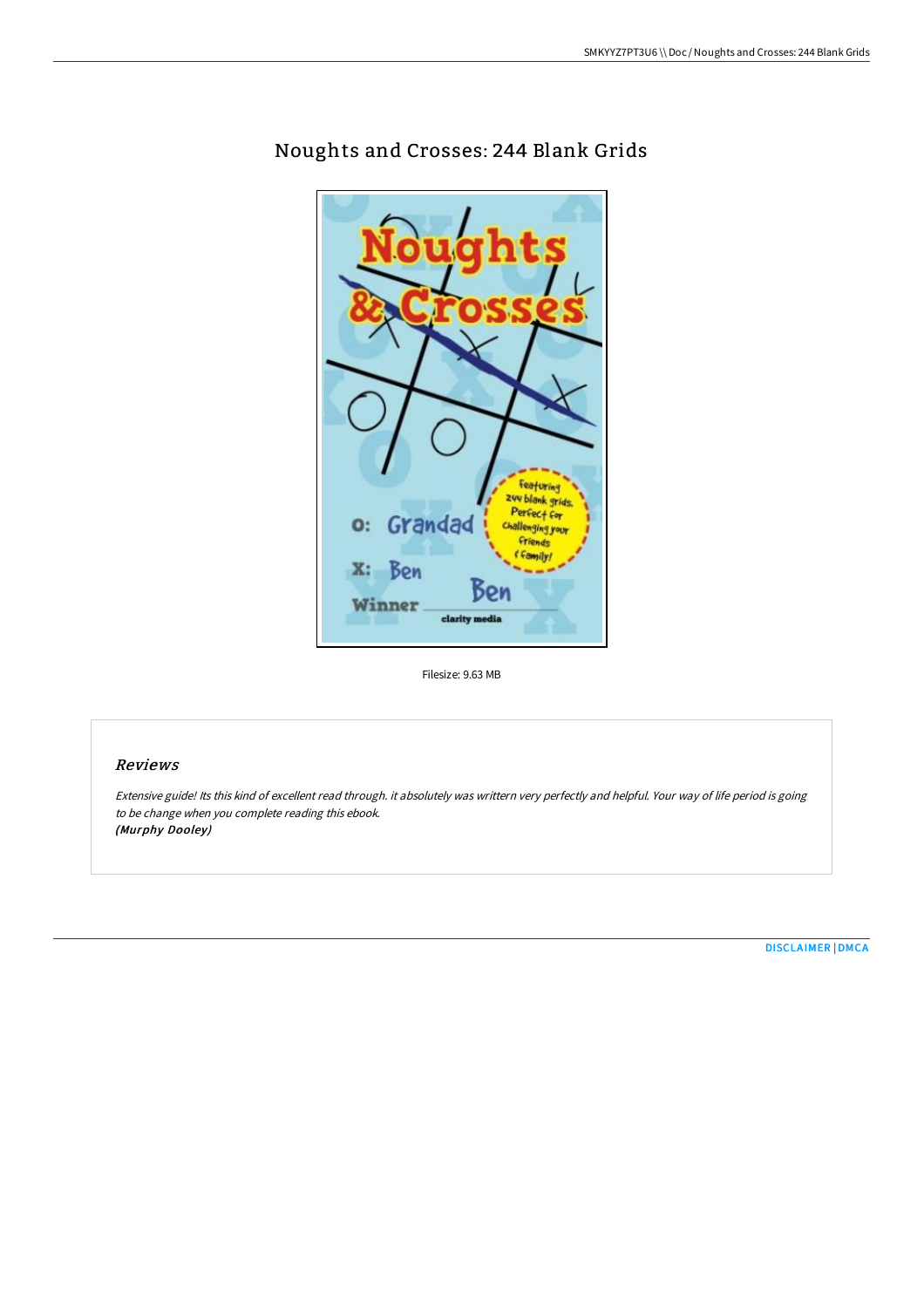# NOUGHTS AND CROSSES: 244 BLANK GRIDS



Createspace Independent Publishing Platform, 2014. PAP. Condition: New. New Book. Delivered from our UK warehouse in 4 to 14 business days. THIS BOOK IS PRINTED ON DEMAND. Established seller since 2000.

 $\rho_{DF}$ Read [Noughts](http://www.bookdirs.com/noughts-and-crosses-244-blank-grids.html) and Crosses: 244 Blank Grids Online

⊕ [Download](http://www.bookdirs.com/noughts-and-crosses-244-blank-grids.html) PDF Noughts and Crosses: 244 Blank Grids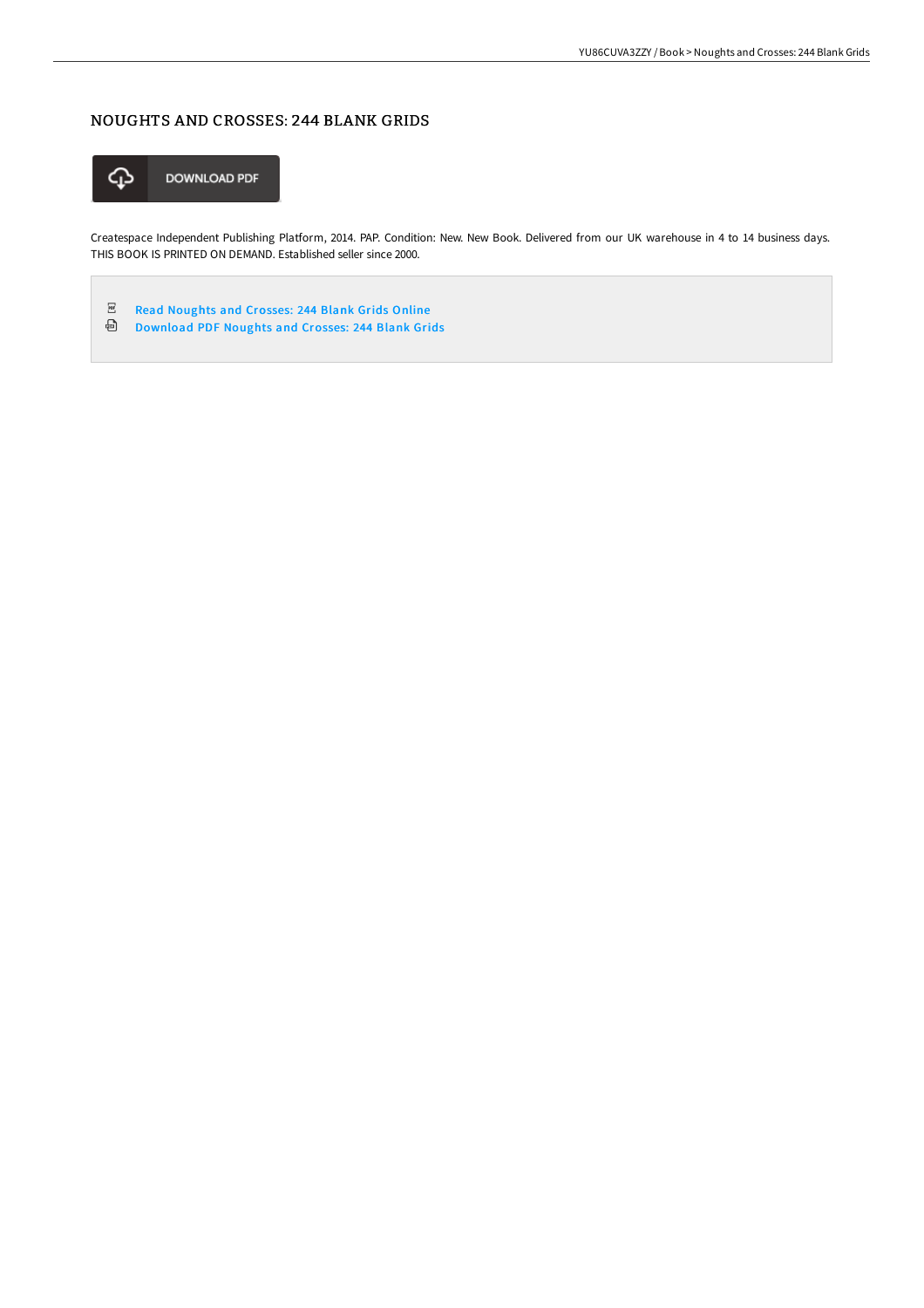## Other eBooks

Slave Girl - Return to Hell, Ordinary British Girls are Being Sold into Sex Slavery; I Escaped, But Now I'm Going Back to Help Free Them. This is My True Story .

John Blake Publishing Ltd, 2013. Paperback. Book Condition: New. Brand new book. DAILY dispatch from our warehouse in Sussex, all international orders sent Airmail. We're happy to offer significant POSTAGEDISCOUNTS for MULTIPLE ITEM orders. [Download](http://www.bookdirs.com/slave-girl-return-to-hell-ordinary-british-girls.html) PDF »

Short Stories Collection I: Just for Kids Ages 4 to 8 Years Old

2013. PAP. Book Condition: New. New Book. Delivered from our UK warehouse in 3 to 5 business days. THIS BOOK IS PRINTED ON DEMAND. Established seller since 2000. [Download](http://www.bookdirs.com/short-stories-collection-i-just-for-kids-ages-4-.html) PDF »

### Short Stories Collection II: Just for Kids Ages 4 to 8 Years Old

2013. PAP. Book Condition: New. New Book. Delivered from our UK warehouse in 3 to 5 business days. THIS BOOK IS PRINTED ON DEMAND. Established seller since 2000. [Download](http://www.bookdirs.com/short-stories-collection-ii-just-for-kids-ages-4.html) PDF »

## Short Stories Collection III: Just for Kids Ages 4 to 8 Years Old 2013. PAP. Book Condition: New. New Book. Delivered from our UK warehouse in 3 to 5 business days. THIS BOOK IS PRINTED ON DEMAND. Established seller since 2000. [Download](http://www.bookdirs.com/short-stories-collection-iii-just-for-kids-ages-.html) PDF »

### Short Stories Collection IV: Just for Kids Ages 4 to 8 Years Old

Paperback. Book Condition: New. This item is printed on demand. Item doesn't include CD/DVD. [Download](http://www.bookdirs.com/short-stories-collection-iv-just-for-kids-ages-4.html) PDF »